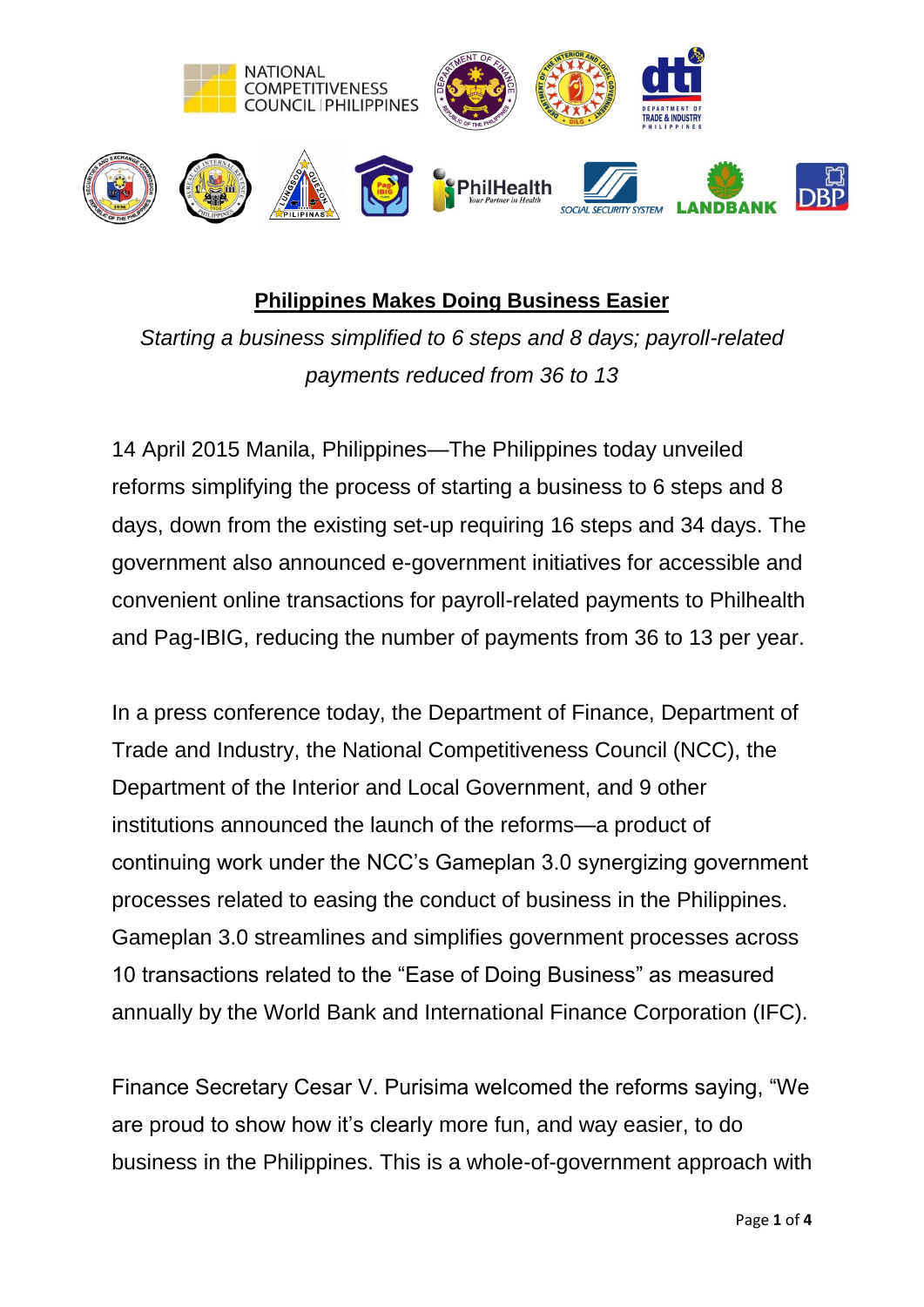

11 other partners—I thank all of them for their hard work in this continuous process of making the country a better place to do business in. Together, we are making the business of realizing dreams in the Philippines ever easier."

The package of reforms involving starting a business included merging several steps together to create single-window applications powered by more interconnectivity across IT systems of different agencies, the removal of several outdated procedures, and the introduction of enhanced one-stop-shop procedures in local government units. These changes involved coordination and partnership across numerous government agencies such as the Securities and Exchange Commission (SEC), BIR, SSS, Pag-IBIG, PhilHealth, and local government unit Quezon City.

The net effect is that the time it will take to incorporate new corporations, partnerships, and non-stock corporations at the Securities and Exchange Commission will be reduced from 16 steps and 34 days to 6 steps and 8 days. Initial roll-out of the reforms will begin at the SEC's Manila office starting this month, where most companies are incorporated. Roll-outs will continue in succeeding months across all SEC offices and a full on-line system will be made available next year.

Meanwhile, payroll-related payments to Pag-IBIG and PhilHealth are being moved online for companies employing more than 10 employees.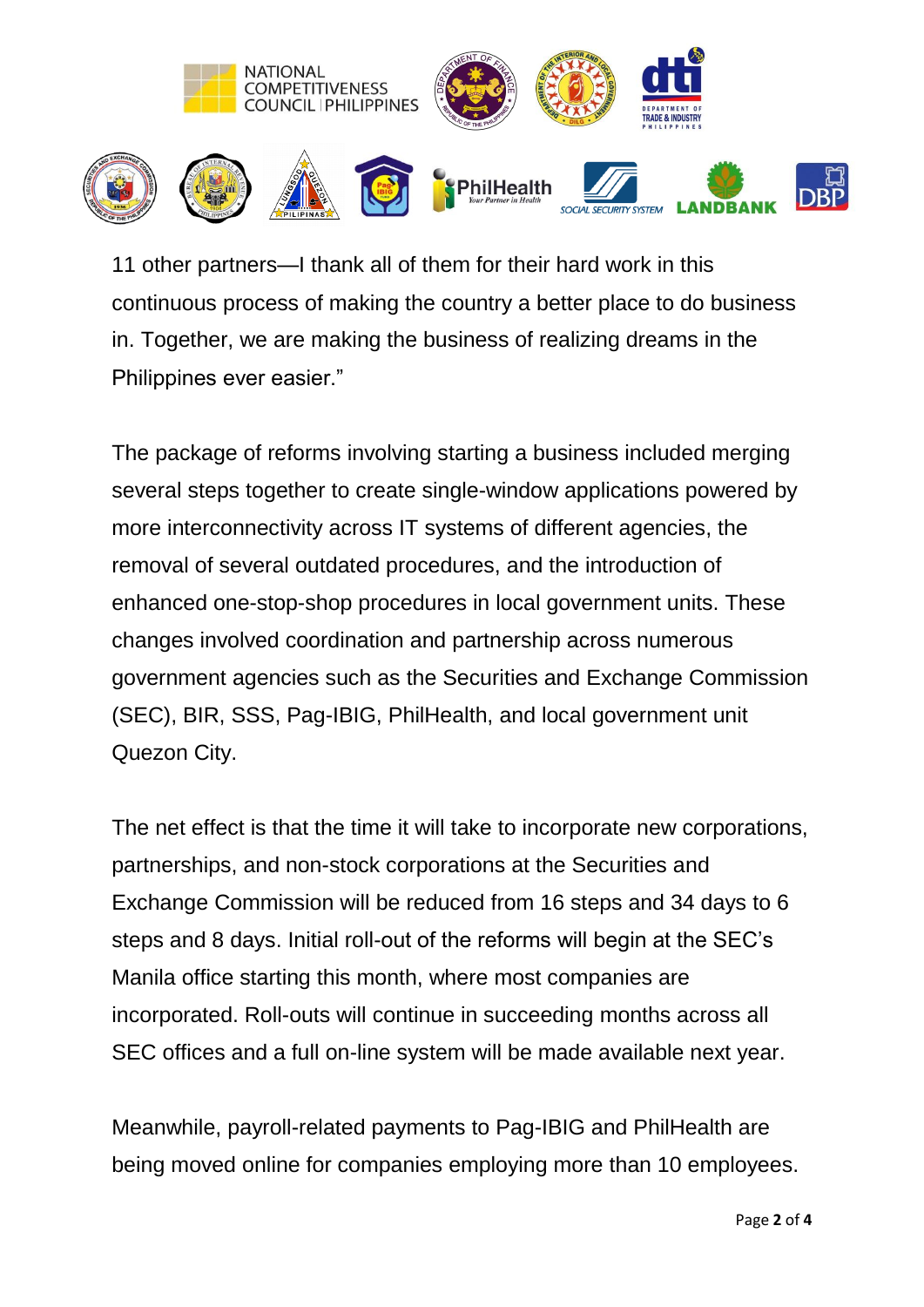

Payments to SSS have already been moved online for companies with more than 10 employees since last year. Online banking facilities at Land Bank of the Philippines and the Development Bank of the Philippines which require no minimum average daily balance for these transactions are being made available for enterprises. This will reduce the number of payments from 36 to 13 per year, representing major time and cost savings for businesses and entrepreneurs.

Trade and Industry Secretary and NCC Co-Chair Gregory L. Domingo said, "We continue to be encouraged by reforms that will make our business registration faster, simpler, more efficient, and more transparent. DTI is committed to sustaining the momentum to achieve improved competitiveness and encourage inclusive growth. This ties in nicely as well with our role to boost the development of micro, small and medium enterprises (MSMEs). These reforms will motivate SMEs to incorporate when they see the need to do so, as they start or run their businesses."

In discussing the simplified processes, NCC Co-Chairman Guillermo M. Luz said, "These game changers are effective beginning this month in the head offices of the partner agencies and Quezon City and will soon spread across the country. These two sets of reforms are part of a broader game plan that the Philippines, already recognized as the most improved economy in major competitiveness reports over the last four years, will be implementing as we continue to introduce changes and